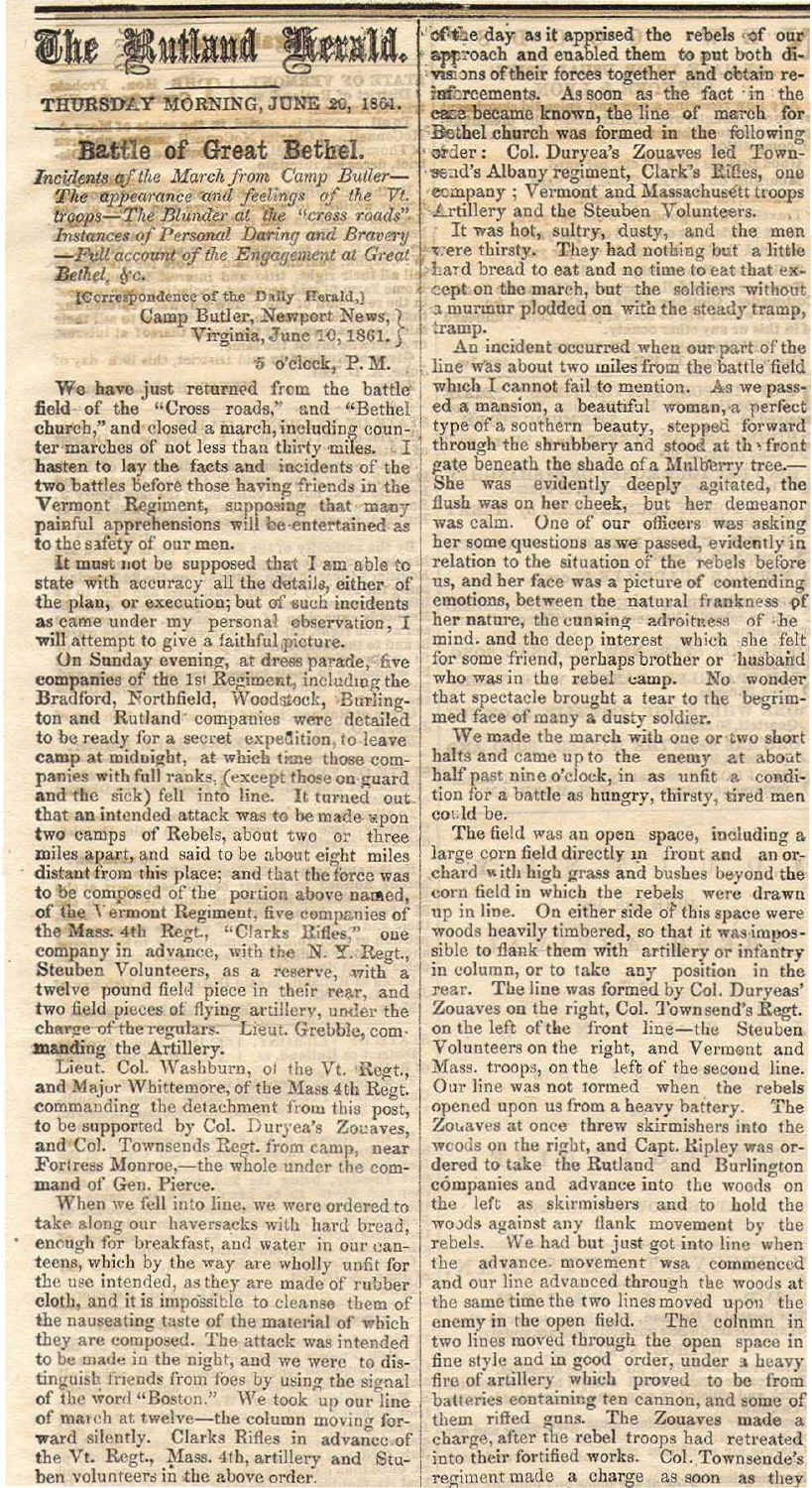than we supposed, and we were on a sandy, dusty road-practically without water, as the dusty road-practically without water, as the Volunteers charged again but it was in stagnant pools on either side of the road vain. The position was too strong to be stagnant pools on either side of the road were unfit to taste, and we could not stop at the wells of the few houses we passed to drink. the wells of the few houses we passed to drink. The position instead of being a simple It seems impossible that so large a column of camp with less than a thousand men as we men could be moved with so little noise. It supposed, proved to be strongly fortified, with men could be moved with so little noise. It supposed, proved to be strongly fortified, with was only a dull sound like the wind in the heavy guns, a strong embarkment and deep distant forest, as the tramp, tramp of the men distant forest, as the tramp, tramp of the men ditch and held by a force variously estimated fell into the sandy roads broken occasionally at from 1800 to 5000 men. Our men charged by the click of a bayonet against its fel fell into the sandy roads broken occasionally by the cliek of a bayonet against its fellow, as some soldier would slump in the dust cannon was expended except four shots which deeper than usual, and reel against his com- had to be saved to cover the field on the redeeper than usual, and reel against his com- had to be saved to cover the field on the re-<br>rade. It was impressive to hear the whisper- treat—and stood under a fire of musketry ed commands of the officers, and oft they were which providentially was high, but which distinctly heard. It proved to be the dead more resembled the steady roll of thunder march in a manner that adds peculiar sadness than reports of single guns. The batteries to the misadventure which among the men is paid the Rutland and Burlington companies

tance of where, we expected to find the first uGod's Mercy" that we were not cut to encampment of rebels, with the exception of pieces, for the balls and shell flew like hail the reserve or Steuben Volunteers. They stone among the trees and yet strange to say are Germans, and had halted at the cross roads two miles in our rear, and brought their roads two muss in our rear, and prought them<br>cannon to the front. Just at that moment,<br>Col. Townsend's Albany regiment came up<br>under the command of General Pierce, and under the command of General Pierce, and cover behind a large tree. Sergeant Lamson neither regiment expecting to form a junc- dodged just in time and only just in time tion at that point with any portion of the to save his head. Many other similar hair force, both regiments mutu ally mistook each breadth escapes occurred. Lieut. Grebble other for enemies, and in an instant, fire was commander of the artillery was shot through

supposed, that we had been outflanked and able man, a perfect gentleman and a true the enemy had engaged our reserves in the soldier. He had been with us at our camp rear. An instant coutermand and "double here and the men had become attached to rear. An instant contermand and "double here and the men had become attached to quick" every step of the way, soon brought him. He served his guns with accuracy and us back over the two miles we had just pass-<br>effect, and us back over the two miles we had just pass- effect, and was shot in attempting to cover ed to the cross roads. It was still too dark to the retreat. His sergeant lashed his body distinguish uniforms at a distance. The Al- upon the limber of the gun and brought it bany regiment had taken position on some from the field. bany regiment had taken position on some from the field. high ground beyond a large open field and The loss I cannot speak of with any accuamong buildings and trees.<br>The Vermont and Massachusetts men were

deployed into the open field in front and formed in line-but before the line was formdeployed into the open field in front and among the Zouaves.<br>formed in line-but before the line was form-<br>ed, a shell was thrown at us from the build-<br>their loss must be heavy as they were round<br>ings which fell short of th ed, a shell was thrown at us from the build- their loss must be heavy as they were round ings which fell short of the line several rods.  $\frac{1}{k}$  a murderous fire well served. I saw our They commenced breaking down the board Zouave Captain brought from the field in an fences to open the way for a charge. Col. ambulance, wounded in the thigh. He was fences to open the way for a charge. Col. ambulance, wounded in the thigh. He was Washburn rode along the line and said, pale and bleeding but saw his surgeon on a "When they come, give them one volley and i horse and requ Washburn rode along the line and said, pale and bleeding but saw his surgeon on a "When they come, give them one volley and horse and requested to be put on it. The the cold steel at double quick." We gave surgeon advised him not to attempt to mount the signal, "Boston," and were answered but | but he sprang from his ambulance and with could not distinguish the reply. Major little assistance, mounted the horse-grasped Whittemore of the Massachusetts 4th, with the bridle riens with his left hand and drawgreat coolness and presence of mind rode ing his sword with his right waived it with a forward upon a white horse and went clear look of exultation above his head in the sun up to the buildings to ascertain the true light, and called out in a voice of thunder, up to the buildings to ascertain the true character of the troops. It was a brave act character of the troops. It was a brave act but with an expression of exquisite pain, and ought to entitle him to the first rank as a "Zouaves-Company eight-fall in" and man of personal courage. At this moment rode away at the head of his men,—the Capt. Ripley was ordered to take three blood dropping at every step of the horse. man of personal courage. At this moment rode away at the head of his men,—the Capt. Ripley was ordered to take three blood dropping at every step of the horse.<br>Companies on the right of the line mcluding 1 do not know his the Massachusetts 8th, the Rutland and Bur-brave and hope him a speedy recovery. The lington companies, and deploy to the right, Zouave practice is efficient on the field. into a thick undergrowth of pine to cut off · The Zouaves fell when a volley was de-<br>a flank or rear movement upon us in that livered at them and at once rose and fired. quarter and to hold the road through the Single Zouaves would creep along on his rapidly but in perfect order to the position guns. It was more unple<br>indicated-detailed ten men from each com men leading off the wounded<br>pany to cut down the bushes immediately bringing away of the dead. pany to cut down the bushes immediately

As it came on perfectly light and with fur-retreat on the same ground where it was first ther investigation the sad truth dawned upon formed while we were in line a couple of ther investigation the sad truth dawned upon formed while we were in line a couple of us, that battle had been waged between our Zouaves came from the field supporting a us, that battle had been waged between our Zouaves came from the field supporting a<br>friends—but-owing to the darkness the mor- wounded comrede by each arm. It was the

stage of affairs having been diverted from the a wounded brother in arms. The loss of the attack on "Bethel Church" in the same way enemy must have heen much greater than that our division had been deceived by a ours, as our men poured a deadly fire into

The battle of the cross roads lasted about. Many were seen to fall, and when a head 40 minutes and proved the great misfortune cause, by variage (' was above a tar-

The distance proved to be much further reached the works and there the Vermont an we supposed, and we were on a sandy, and Massachusets men and the Steuben

called the battle of the "Cross Roads." the compliment of the special attention with The column had arrived within a short dis- grape and canister and rifled balls. It was road a man was killed or hurt in either com-<br>pany. I saw a ball strike a tree by the side<br>of James Everson's head and supposed him shot dead but the fellow sprang up and took opened on both sides. the head while at his guns by a rifle cannon The roar of artillery and hundreds of mus- shot which killed two other men at the time. opened on both sides. The roar of artillery and hundreds of mus-<br>kets, just at early twilight, apprised us as we He was in the regular service, was an ami-<br>supposed, that we had been outflanked and able man, a perfect gent

The loss I cannot speak of with any accuracy as a thousand rumors are floating, but it is lightest in our regiment and heaviest

belley and pick the artillery men from their guns. It was more unpleasant to see the men leading off the wounded than to see the

In front of us and awaited the result. Our Reg't was formed in line to cover the As it came on perfectly light and with fur-retreat on the same ground where it was first tality was not great, there being but four kil- type of fidelity and bravery both, to see them led and seven wounded. expose themselves, under the guns of the Col. Duryea's Zouaves came up at this rebel battery, across that whole field, to save fmpposed-attack-iR the reaL .....tI.t1 i:' works when the chal'~cs Wel'l.: nuU\.l . The batti!f\_tlt'tlre eross r.oadlJ-last~a alx)Ilt- Jla!lY wcn~ ~l·l! {O f· ll, (111d W\H'II " h(,,111